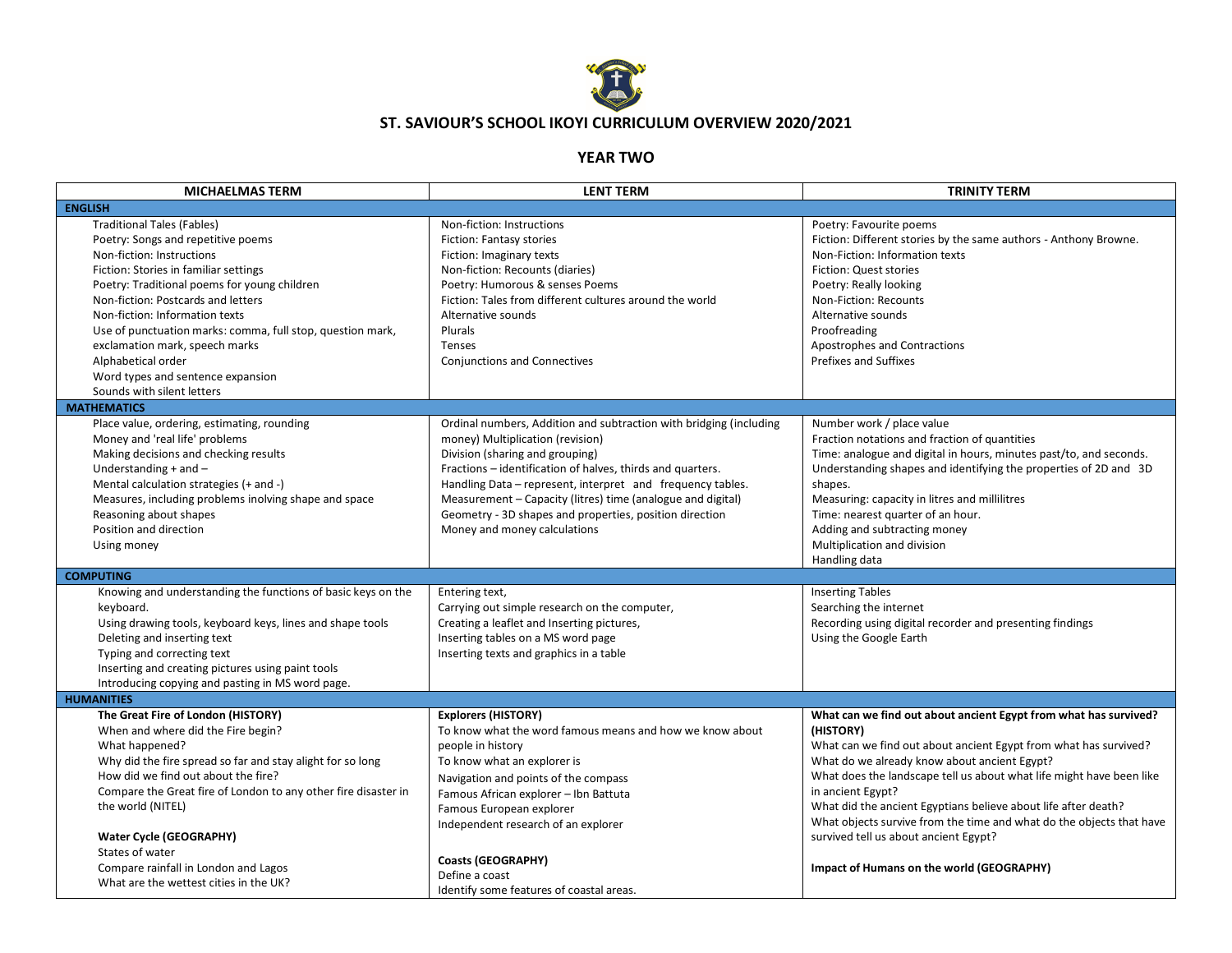| What is a desert? Identify deserts in Africa and find their<br>location.<br>Modelling the water cycle                                                                                                                                                                                                                                                                  | Importance of coasts.<br>Understand wave movement and how it changes the coast<br>Identify coastal landforms.<br>Study some coastal areas in the UK<br>Study Nigeria's coastal areas.                                                                                                                                                                 | Investigate the impact of humans on their own immediate<br>environment.<br>Identify evidence of how humans have impacted the environment<br>over the years.<br>Investigate endangered animals in Nigeria and place them on a map.<br>Design/film an advertisement promoting 'saving the earth'                           |  |  |
|------------------------------------------------------------------------------------------------------------------------------------------------------------------------------------------------------------------------------------------------------------------------------------------------------------------------------------------------------------------------|-------------------------------------------------------------------------------------------------------------------------------------------------------------------------------------------------------------------------------------------------------------------------------------------------------------------------------------------------------|--------------------------------------------------------------------------------------------------------------------------------------------------------------------------------------------------------------------------------------------------------------------------------------------------------------------------|--|--|
| <b>DRAMA</b>                                                                                                                                                                                                                                                                                                                                                           |                                                                                                                                                                                                                                                                                                                                                       |                                                                                                                                                                                                                                                                                                                          |  |  |
| Improving co-operative learning and playing<br>Improving individual presentation skills<br>Performing the Christmas production and a Nigerian theme.<br>Giving accounts i.e. a story or a speech                                                                                                                                                                       | Listening and responding appropriately to adults and their peers.<br>Communicating using mime and expressive movements<br>To be able to give a simple speech<br>Improvisation and team building<br>Voice projection                                                                                                                                   | Encouraging and improving co-operative learning and playing<br>Making simple dramatic presentations<br>Appropriate presentation and audience relation<br>To improve confidence and public speaking skill<br>Hot seating                                                                                                  |  |  |
| <b>MUSIC</b>                                                                                                                                                                                                                                                                                                                                                           |                                                                                                                                                                                                                                                                                                                                                       |                                                                                                                                                                                                                                                                                                                          |  |  |
| <b>EXPLORING SOUNDS</b><br>Choose sounds and instruments and suggest how they should be<br>used and played<br>Listen to recorded music<br>Explore different sound sources<br>Respond to music.<br>Production songs                                                                                                                                                     | Use voice expressively and creatively<br>Singing songs speaking chants and rhymes<br>Playing tuned and un-tuned instruments<br>Pitch<br>Tempo, Rhythm and Beats                                                                                                                                                                                       | Pitch: melodic shape; (Singing) scales and modes<br>Duration: rhythm, pulse metre<br>Timbre: quality of sound produced using ICT, voices and instruments<br>Expressive use of sounds<br>Singing songs and hymns<br>Listening and recalling rhythmic and melodic patterns                                                 |  |  |
| <b>FRENCH</b>                                                                                                                                                                                                                                                                                                                                                          |                                                                                                                                                                                                                                                                                                                                                       |                                                                                                                                                                                                                                                                                                                          |  |  |
| "I am starting to speak in French"<br>• To write "bonjour" and "au revoir"<br>• To know different ways to great<br>• To introduce myself (name, nationality and languages spoken)<br>• To say and mention the class item and the colour of the class item<br>• To spell a word and ask how to spell it (review of the alphabet)<br>• The conjugation of the verb to be | "I am starting to speak in French"<br>. To talk about personal belongings (class item and food)<br>• The conjugation of the verb to have<br>• To say and ask about games I enjoy playing at school (playground<br>games)<br>• To say and ask the age<br>• To say and to write, to count up to 12<br>• To make addition up to 12 (plus, minus, equals) | "I am starting to speak in French"<br>. To say what I like and dislike (food and school subjects)<br>• To say what I do each day at school (School subjects)<br>• To say what I eat each day at school (lunch and dinner food)<br>. The conjugation of the verb to like and love<br>. To say the date (days of the week) |  |  |
| <b>PSCHE</b>                                                                                                                                                                                                                                                                                                                                                           |                                                                                                                                                                                                                                                                                                                                                       |                                                                                                                                                                                                                                                                                                                          |  |  |
| IT'S OUR WORLD<br>Devising a class charter<br>Getting to know each other<br>Communities we belong to<br>SAY NO! MEDICINE DRUGS                                                                                                                                                                                                                                         | <b>MONEY MATTERS</b><br>Why do we have money?<br>Wants and needs<br>What does it mean to be rich?<br>WHO LIKES CHOCOLATES?<br>Foods from around the world, Customs and rituals                                                                                                                                                                        | PEOPLE AROUND US<br>Special people, People who help us<br>Feeling lonely<br>Different kinds of family<br><b>GROWING UP</b><br>Differences: boys and girls<br>Differences: male and female<br>Naming the body part<br>Being unique                                                                                        |  |  |
| <b>LIBRARY</b>                                                                                                                                                                                                                                                                                                                                                         |                                                                                                                                                                                                                                                                                                                                                       |                                                                                                                                                                                                                                                                                                                          |  |  |
| <b>LIBRARY CITIZENSHIP</b><br>Orientation<br>Introduction to shelves<br>Parts of a book<br>Location skills in easy fiction, easy nonfiction and chapter book<br>sections<br>Introduction to easy periodicals<br>Authors and Illustrators<br>Genre (fairy tales, fables and folklores)                                                                                  | SEARCHING FOR INFORMATION<br>Arrangement of Fiction Books.<br>Arrangement of Nonfiction Books.<br>Card Catalogue.<br>How books are made.<br>Basic work consulted format<br>Keyword skills related to electronic catalogue<br>Introduce sections of the library                                                                                        | EXPLORING THE DICTIONARY AS A REFERENCE TOOL<br>Search for words<br>Word pronunciation<br>Word structure in a sentence<br>Meaning of word structure<br>How to use the dictionary<br>Familiarity with books in the library<br>Authors and illustrators<br>Genres (fairy tales, fables and folklores)                      |  |  |

 $\sqrt{1 + 8}$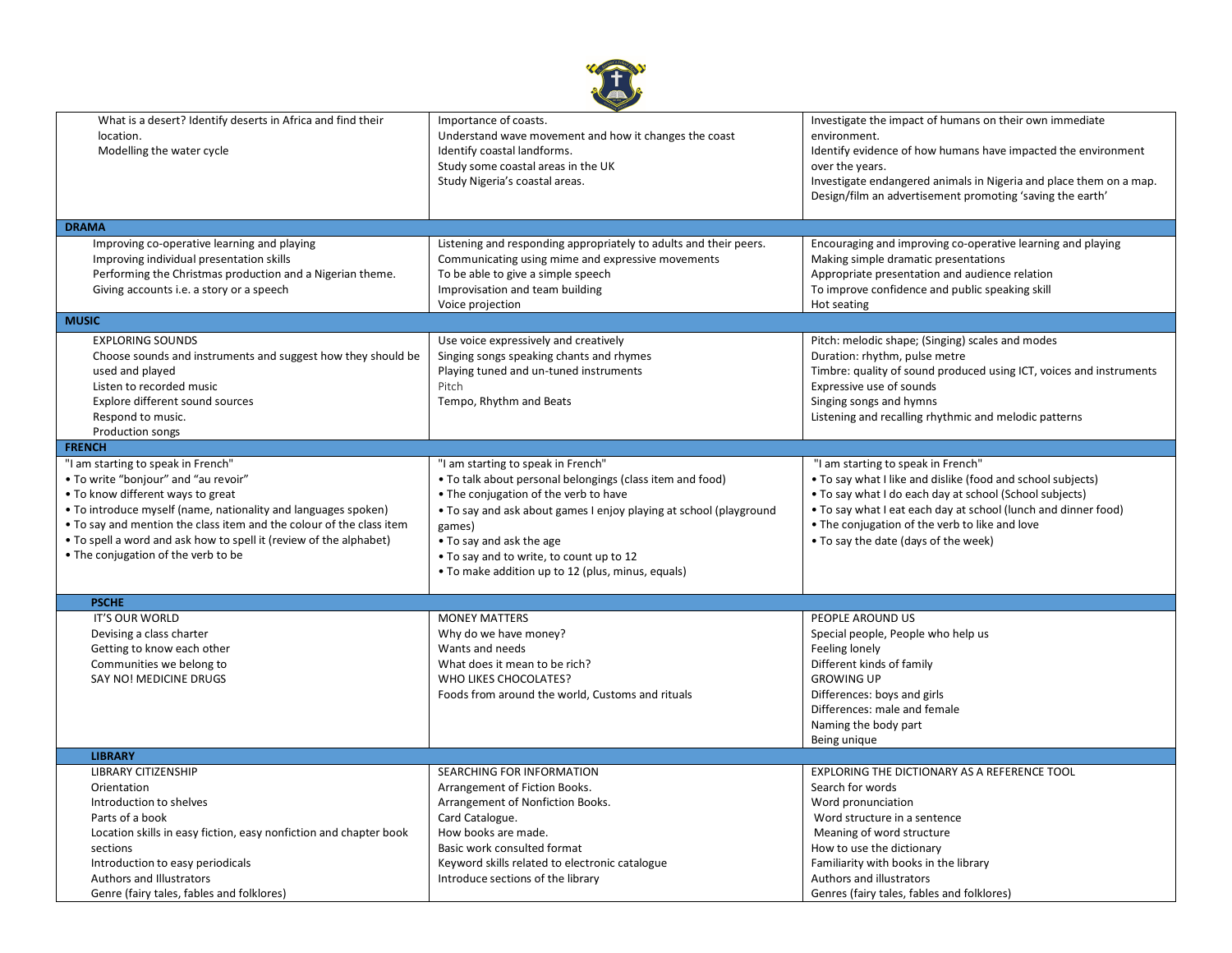

| Self-selection of appropriate materials                          | Literature appreciation/response                                   | Self-selection of appropriate materials                              |
|------------------------------------------------------------------|--------------------------------------------------------------------|----------------------------------------------------------------------|
|                                                                  |                                                                    |                                                                      |
| Familiarizing children with newly acquired books                 | Familiarity with New Books.                                        |                                                                      |
| <b>SWIMMING</b>                                                  |                                                                    |                                                                      |
| PUSH AND GLIDE                                                   | <b>KICKING SKILLS</b>                                              | Kicking, pulling and breathing skills:                               |
| Push and glide face in the water                                 | Head up kicking with the board                                     | Face in the water and blow bubbles.                                  |
| <b>KICKING SKILLS</b>                                            | KICKING, PULLING AND BREATHING SKILLS.                             |                                                                      |
| Exploring Tudor houses. Exploring techniques and colours used    | Six kicking beat to one pulling                                    | Kicking and body position:                                           |
| to convey huge fire and the Tudor buildings. Exploring paintings |                                                                    | Push, glide and kicking on a streamline position.                    |
| Front crawl kick                                                 |                                                                    |                                                                      |
| Face in water front crawl kick                                   |                                                                    |                                                                      |
| PE.                                                              |                                                                    |                                                                      |
| <b>GYMNASTICS ACTIVITIES</b>                                     | ATHLETICS ACTIVITIES                                               | <b>GYMNASTIC ACTIVITIES</b>                                          |
| Finding and using space                                          | Throwing                                                           | Simple sequence                                                      |
| Traveling over mats and hoops                                    | Throwing practice                                                  | Partner work on apparatus                                            |
| Traveling with partners                                          | Running                                                            | <b>GAME ACTIVITIES</b>                                               |
| Traveling over mats and benches                                  | Jumping                                                            | Racket skills                                                        |
| More partner work Body shapes                                    | <b>GYMNASTICS ACTIVITIES</b>                                       | Feeding and fielding                                                 |
| <b>GAME ACTIVITIES</b>                                           | Simple sequence                                                    | Attacking and defending                                              |
| Quoit skills                                                     | Partner works on apparatus                                         | Football skills                                                      |
| <b>Ball skills</b>                                               | Exploring more apparatus                                           |                                                                      |
| Further ball                                                     |                                                                    |                                                                      |
| skills                                                           |                                                                    |                                                                      |
| <b>Ball games</b>                                                |                                                                    |                                                                      |
| <b>ART</b>                                                       |                                                                    |                                                                      |
| Silhouette work, using a range of pastels to create flames and   | Collage making. Making of items from different cultures. Exploring | Silhouette Art: Pyramid painting                                     |
| the dramatic skyline. Warm and cool colours. How to draw and     | and developing ideas.                                              | Creating landscape collages. Making observations and recording ideas |
| make models of houses.                                           |                                                                    | (Sunrise and Sunset); horizon line, middle ground and background.    |
| Developing the skills of observation and recording. Understand   |                                                                    | How to draw a dromedary. Develop scissors skills                     |
| how different marks can make a picture look better. Use brushes  | Landscape Painting. Sand sculptures in 3D forms. Study of Claude   | Develop drawing and observation skills. Using sketchbooks to record  |
|                                                                  | Monet's painting of the beach. Mountains and seaside. Shell        |                                                                      |
| and paint with confidence and purpose. Experiment with           | drawings. Under the sea animals.                                   | ideas. Understand how different marks can make a picture look        |
| different techniques and processes.                              |                                                                    | better. Shading techniques - Shades showing light and dark.          |
|                                                                  |                                                                    |                                                                      |
|                                                                  |                                                                    | Andy Warhol inspired flower prints or Eloise Renouf                  |
|                                                                  |                                                                    | Creating a Rousseau-Inspired Tiger Mural                             |
|                                                                  |                                                                    | How to use symmetry to make painting insects                         |
|                                                                  |                                                                    | Identifying patterns in nature. Texture                              |
|                                                                  |                                                                    | Painted tree projects (Japan's cherry blossom trees)                 |
| RE.                                                              |                                                                    |                                                                      |
| WHERE DO WE BELONG?                                              | WHY ARE SOME BOOKS SPECIAL?                                        | HOW SHOULD WE LIVE OUR LIVES?                                        |
| Belonging to a group                                             | My special book                                                    | Learning from stories (It was Jake!)                                 |
| Making a difference                                              | The Bible                                                          | The role of rules in our lives                                       |
| Different types of families                                      | The Quran                                                          | The 10 Commandments                                                  |
| The Holy family                                                  | The Torah                                                          | The story of Jonah                                                   |
| Religious family                                                 | <b>Guru Granth Sahib</b>                                           | Yom Kippur                                                           |
| Importance of baptism                                            | The Easter Story                                                   | Rosh Hashanah                                                        |
| Holy Communion                                                   |                                                                    | The Golden Rule                                                      |
| Shabbat                                                          |                                                                    |                                                                      |
| The Christmas Story                                              |                                                                    |                                                                      |
|                                                                  |                                                                    |                                                                      |
| <b>SCIENCE</b>                                                   |                                                                    |                                                                      |
| Living things and their habitats                                 | <b>Everyday Materials</b>                                          | <b>Plants</b>                                                        |
|                                                                  |                                                                    |                                                                      |